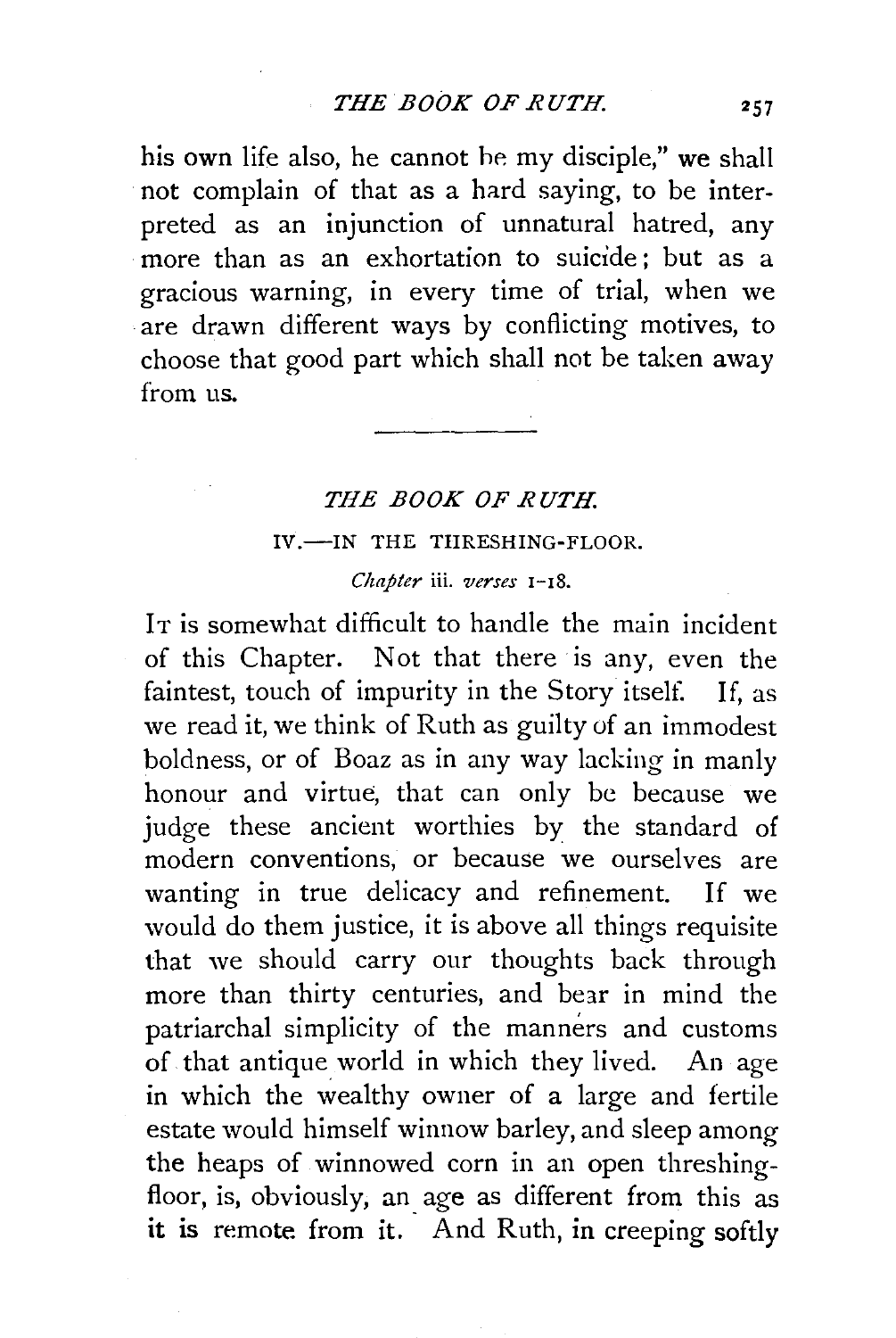to the resting-place of Boaz and nestling under the corner of his long robe, was simply making a legal claim in the approved manner of the time. No doubt the custom was a hazardous one ; and we are expressly told that the heart of Boaz was " cheerful " with food and wine when Ruth came to him, to indicate both the risk she ran and the virtue of the man who was able to master both inclination and opportunity, even when they combined their forces in a single moment of temptation, rather than betray the confidence reposed in him. The very words which he addressed to her are reported, moreover, that we may catch their simple piety, the fatherly tenderness of the tone in which he spake to his "daughter," the pure devotion with which he invoked on her the blessing of God; and so be saved from any misconception whether of her conduct or of his.

There are but two words in the Chapter which call for detailed explanation; and in explaining these perhaps all may be said that the reader needs to enable him to peruse this section of the Story with an intelligent apprehension of its meaning. In the Hebrew these two words are *menuchah* and *goel: menuchah* means " rest," or, rather, " a place, or asylum, of rest ; " and *goel* means " kinsman," or "redeemer," or "avenger," according to the connection in which it is found.

I. Let us take the word *Menuchali* first. Naomi said to Ruth (verse  $I$ ), "My daughter, shall I not seek *a place* [or *an asylum] of rest* for thee, that it may be well with thee ? " What she meant by that question we learn from other passages of Holy Writ. For, in the Old Testament Scriptures, the word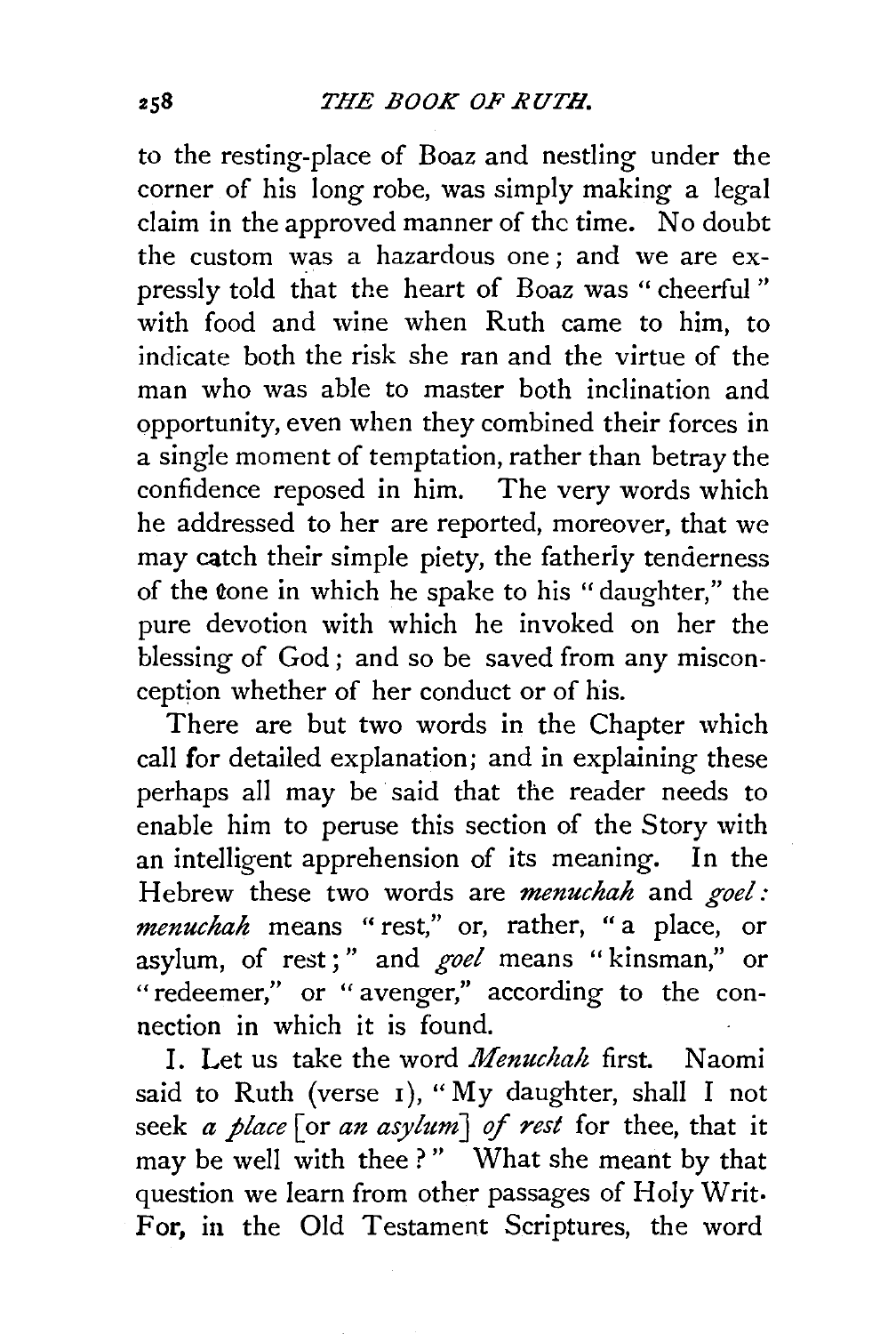*menuchah* is used to designate the asylum of honour, freedom, and peace which the Hebrew woman found in the house of her husband. The position of an unmarried woman in the ancient Oriental world was, as I have already remarked, $^1$  an unhappy one, so unhappy that, in some Oriental tribes, the birth ot a girl brought no joy with it, but grief and lamentation; and even among the Hebrews the daughters counted for little; it was the sons, who could work for them and fight for them, in whom the family and the nation rejoiced. Only in the house of a husband was a woman sure of safety, respect, honour. And hence the Hebrews spake of the husband's home as the woman's *menuchah*, or place of rest, her secure and happy asylum from servitude, neglect, and license. In like manner they regarded a secure and hereditary possession of land as the *menuchah*, or rest, of a nation. Thus Moses said to the Children of Israel, when they wandered in the Wilderness, " Ye have not yet come unto *the rest* [ *menuchah]* which the Lord your God giveth you:" by which he meant that they had no secure possession, no asylum of repose and freedom, no settled and well-defended inheritance, in the Desert; *that* was not their rest, but only the way to their rest. King Solomon was the first Hebrew chieftain who could bless God for the gift of a complete "rest" to his people. But as, in his reign, every man sat under his own vine and under his own figtree, none daring to make him afraid, he could thankfully acknowledge that the whole land had, at last, become the secure and tranquil inheritance of the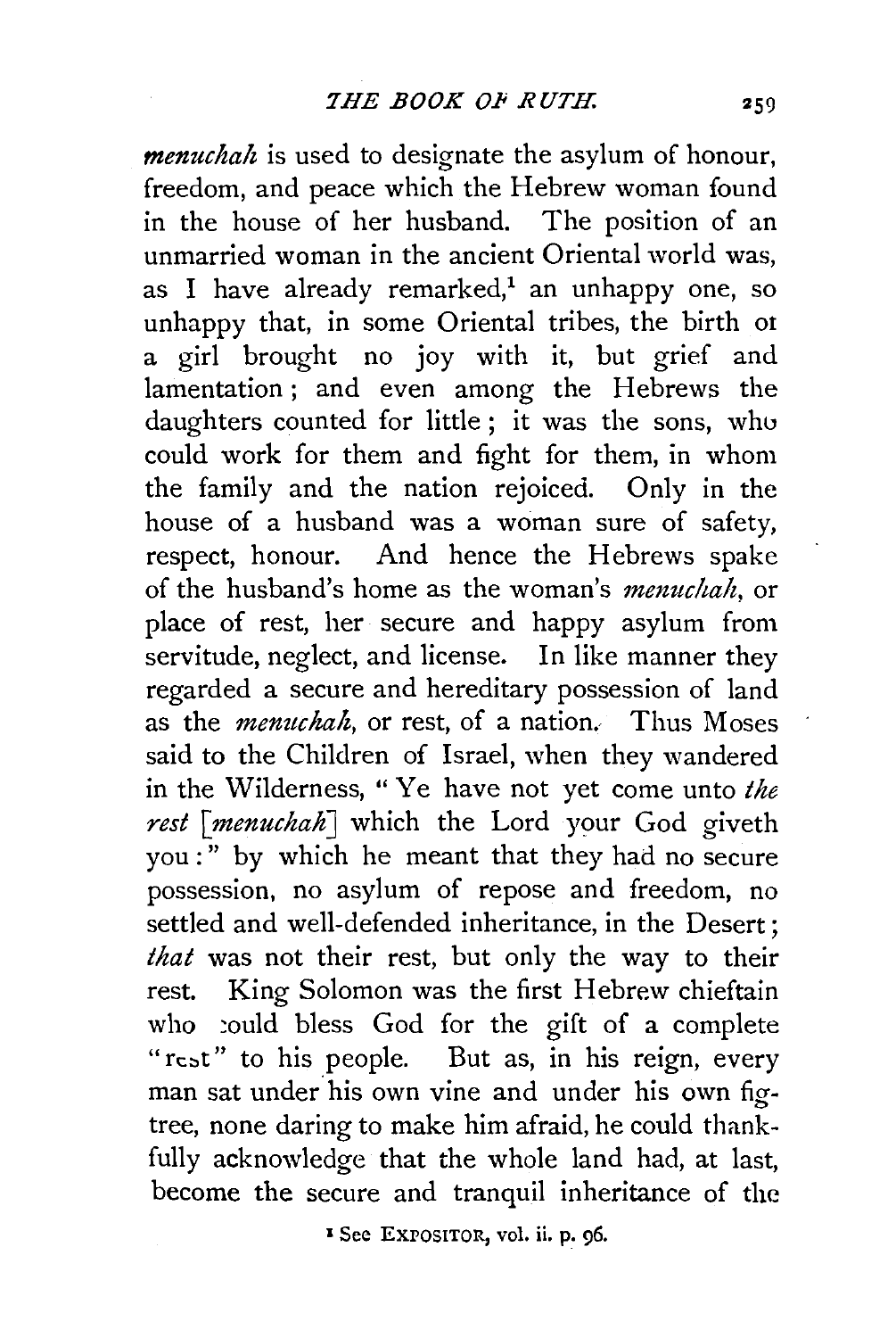Hebrew race. And hence, at the opening of the Temple, in his sublime dedicatory prayer, he said: "Blessed be the Lord who · hath given *a nst*  [*menuchah*] unto his people Israel, according to all that he promised." The. Prophets rose to a still higher conception and use of the word. For them, God Himself, God alone, was the true rest, or *menuchah,* of men. And hence they predicted that when God came, in the person of the Messiah, the golden days of Paradise would return, and the whole world would enter into its true *menuchah,* its final and glorious ''rest." When the Messiah came, when Christ dwelt among men, He invited the weary and the heavy-laden to come to Him, on the express ground that He was their *rest*; that in and with Him they would find such an asylum of freedom and honourable repose as the Hebrew wife found in her husband's home ; such a rest as the Hebrew race found in the promised land when it was wholly their own; nay, such a rest as the Prophets had taught them to look and hope for only in God.

This is the history of the word which Naomi uses in verse r. When, on her way home from the Field of Moab, she was fain to bid her daughters-in-law farewell, she had prayed that, in return for their kindness to the dead and to her, " the Lord would grant them each to find *an asylum* in the house of" a new husband.<sup>1</sup> When, despite her entreaties and commands, they refused to leave her, she had had the hard task of warning them that no such asylum of rest would be open to them in the land of Israel ;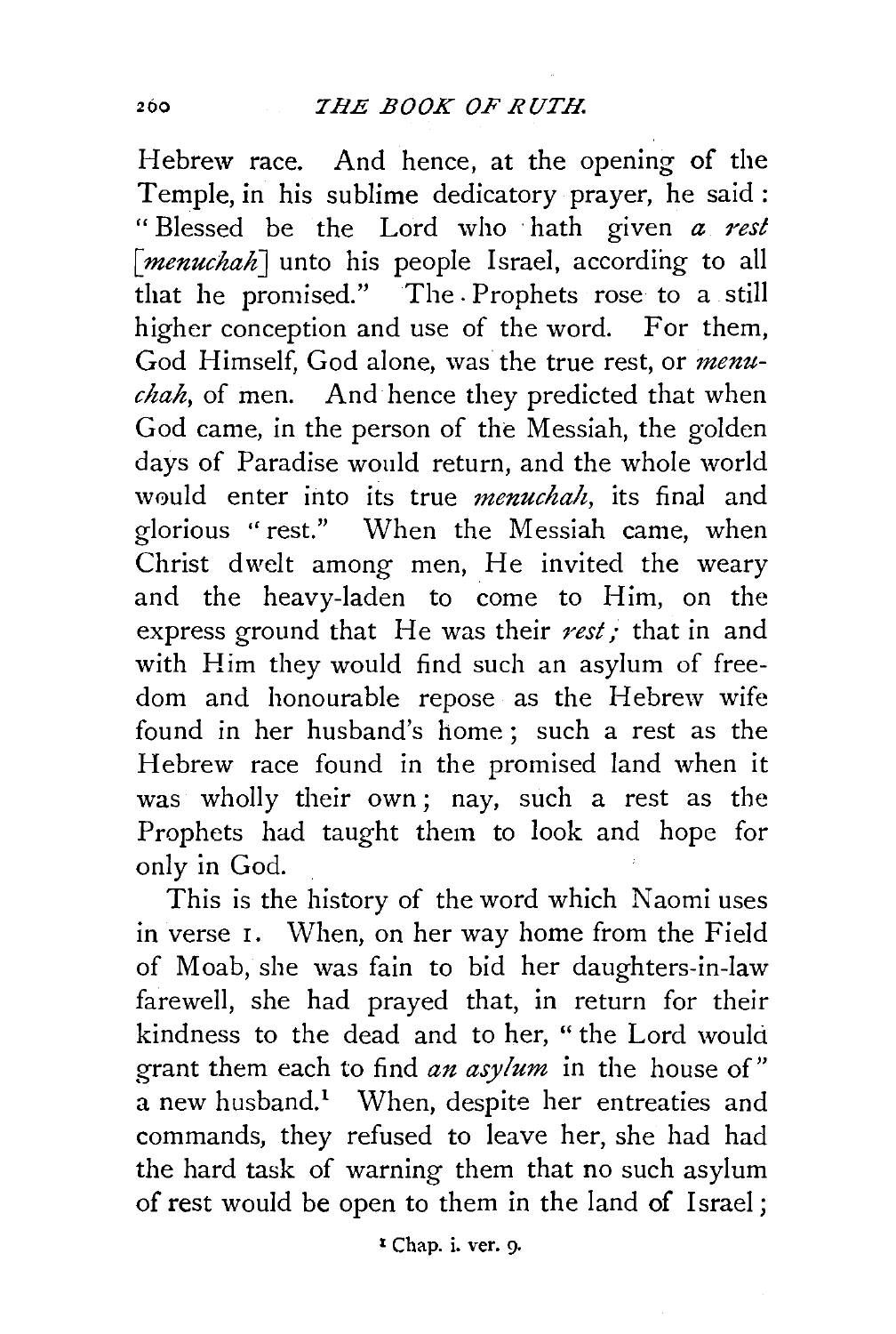that, if they *would* go with her, they must give up all the hopes which women held most dear, since the Hebrew law forbade the men of Israel to marry the daughters of Moab.<sup>1</sup> The prospect was too dark for Orpah's love to encounter; but Ruth clave unto Naomi, despite the darkness of her future lot. And, now. Naomi sees that the time is come in which the fidelity of Ruth may receive a reward beyond the reach of hope. Ruth is known "in all the Gate" *i.e.,* in all the city of Bethlehem, as "a good and brave woman,"<sup>2</sup> a woman distinguished by an heroic love and virtue. She has been recognized and blessed by Boaz himself as an Israelite indeed, as having " come to take shelter under the wings of the Lord God of Israel."<sup>3</sup> So that now Naomi sets herself, with courage and hope, to find a *menuchah,* an asylum of rest and honour, for the daughter who had clung to her with a love so rare. She knew, or suspected, perhaps, that Boaz looked with kindness, with respect and admiration, on Ruth. Perhaps, too, she knew of the two considerations which held him back from seeking a wife in Ruth. These considerations were,. as we learn from this Chapter, first, that there was a\_ nearer kinsman than himself, who had a prior  $lega_{ki}^1$ claim on Ruth ; and, secondly, that he was very· much older than Ruth, and hesitated to place himself in the way of a more suitable and equal match. $4$ The tone in which he addresses Ruth, $-$  " mydaughter,"-and the fact that he had observed she, did not respond to the advances of any of the "young men, whether poor or rich," indicate that

<sup>I</sup>Chap. i. vers. 11-13. s Chap. ii. vcr. 12.

2 Chap. iii. ver. I I. 4 Chap. iii. ver. 10.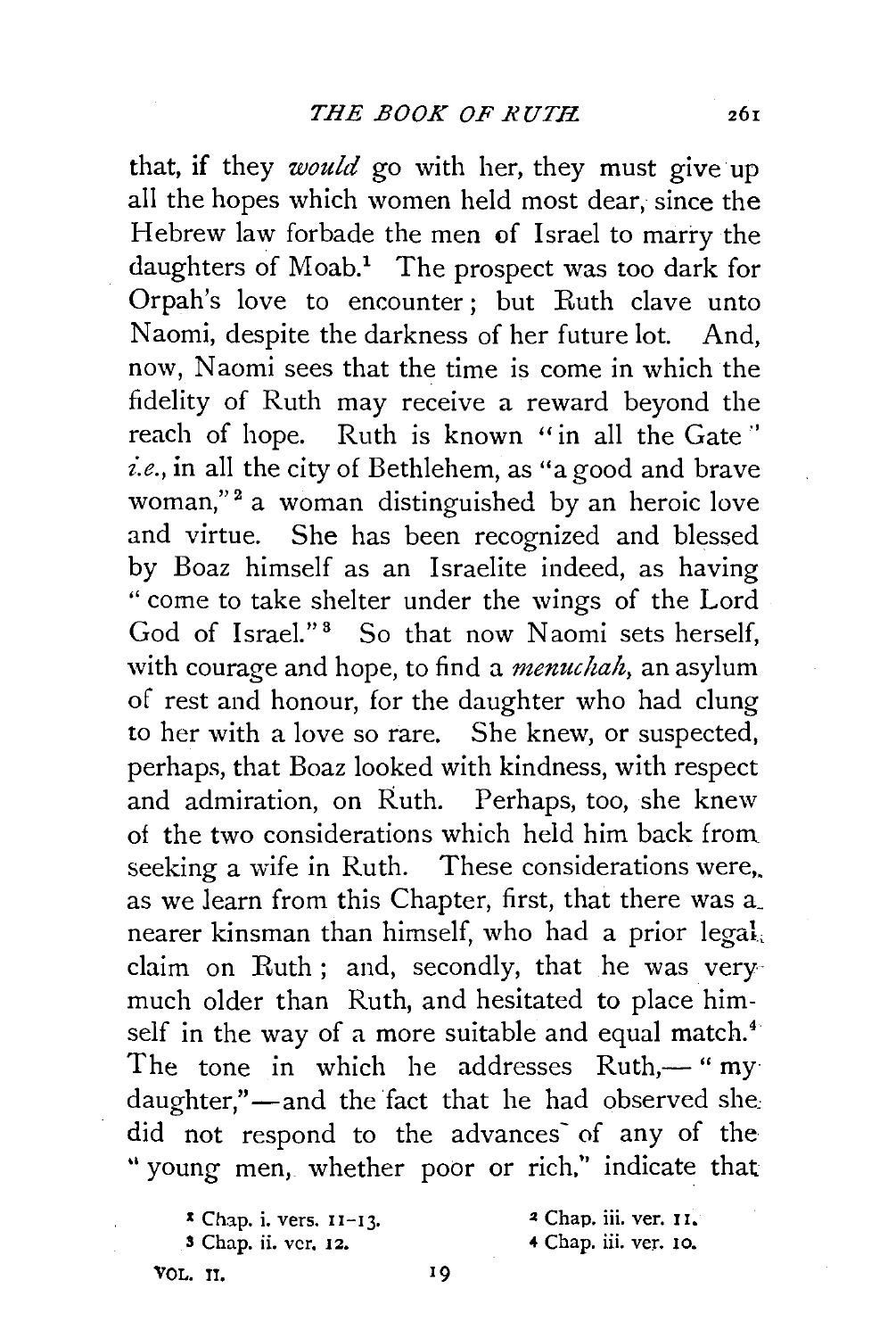he was many years her senior, and had waited to see whether she would not select some man younger than himself, before he offered her a *menuchah,* or resting-place, in his house.<sup>1</sup>

It was, I suppose, this hesitation on the part of Boaz, and perhaps some glimpse of the generous and kindly motive that prompted it, which induced · Naomi to resort to a decisive and somewhat dangerous expedient, although an expedient fully war· ranted by the law and custom of the time.

What the legal claim which stood in the way of Boaz was, and how the expedient of Naomi drove him to take immediate action, we shall better understand when we have looked at the second of the two notable words of this Chapter.

II. This word is *Goel*. Like the word *menuchah*, it has a history, and a history that runs on and up into the Hebrew conception of the Messiah. According to.its derivation, goel means "one who unlooses"unlooses that which has been bound and restores it to its original position. The *goel* did his duty, for example, if he redeemed a promissory note by paying it and handing it back to the man who had given it; or if he redeemed a piece of land by paying off the liens upon it and restoring it to its original owner; or if he redeemed a captive by paying his ransom and setting him free. So that the fundamental idea of a *goel* was that of a man who *redeemed,* or set loose, that which had in any way been bound.

This general conception was specialized in two different ways. (1) In virtue of an ancient custom in Israel, a custom sanctioned by the law of Moses,

1 Chap. iii. ver to.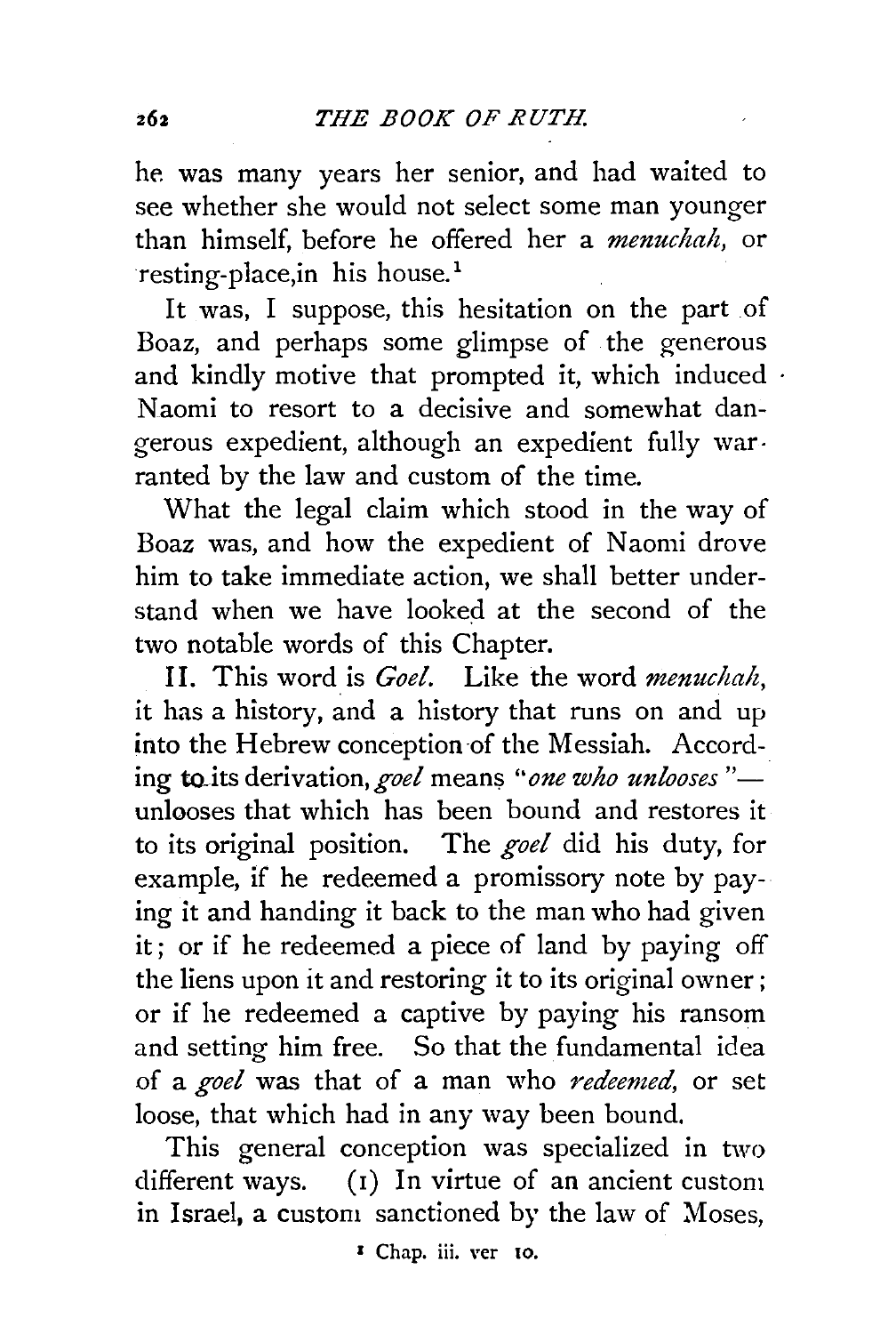when a man died without issue, his brother, or, if he had no brother, his nearest kinsman, was bound to marry his widow. This singular custom was based on a fine principle. Whatever the defects of their political economy, the ancient Hebrews firmly grasped a conviction which it were well that our modern statesmen held and acted on far more stedfastly than they do. They heartily believed that the true strength, wealth, and glory of a nation lay, not in the breadth of its possessions, nor in the victorious conduct of its wars, nor in the fortunes amassed by its citizens, but in its *men,* and in their manliness and virtue. And hence they would not lose a single man, if they could help it; and, above all, they would not suffer a single family to become extinct : for they knew that it is the families of a land, holding the ground held by their ancestors for many generations and trained in the habits of their pious fathers, which are the very heart and substance of the national life.

For myself, I wish we all held this conviction closer to our hearts. I never hear of the thousands who emigrate from our shores without a feeling of shame and regret that we are carelessly losing many of our most industrious and skilful citizens because. in this wealthy England of ours, they can earn no sufficient livelihood. A time may come when we shall only too bitterly rue what we have lost in losing our *men*; and, so far from taking any pride in hearing of the swarms which we annually throw off, I can but feel with how little wisdom we are ruled when the enormous wealth of the country cannot be so distributed as to ensure for every man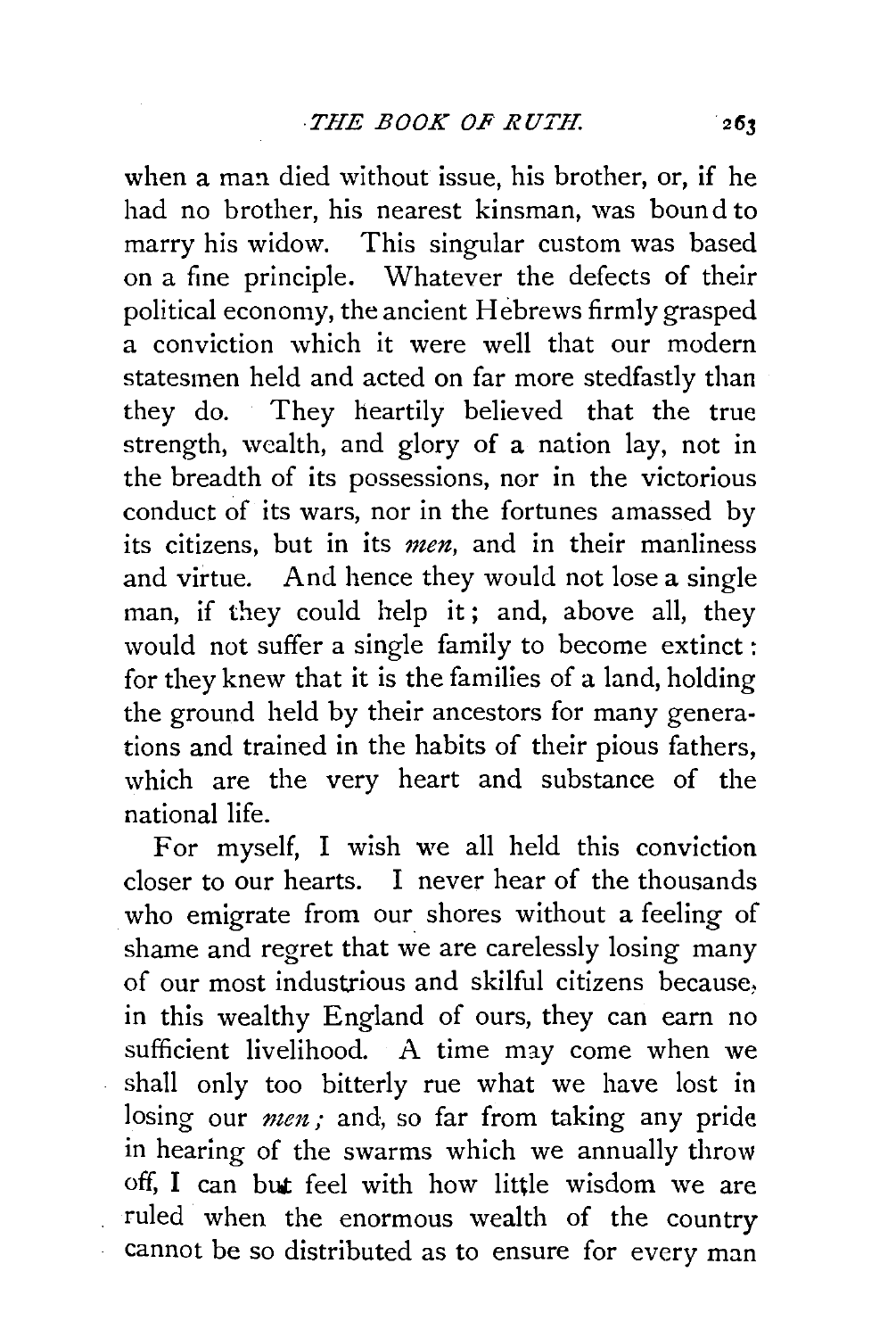born into our midst a fair field and a due reward for his industry.

Among the many laws by which the Hebrew legislators sought to preserve their families from extinction was the law of the *goelim,* the law which made it incumbent on the nearest kinsman to take a childless widow to wife, and ordained that any son born of this marriage should inherit the name and possessions of the first husband. This kinsman was called the *goel* because, by " by raising up seed to his brother," he *redeemed* his brother's name and inheritance from being blotted out. It is easy to understand how in process of time this title came to be applied both to Jehovah and to Jesus. Jehovah was the *Redeemer* of Israel; for, again and again, He interposed to save them from captivity, or to ransom them when they had been carried away captive, and to preserve them a name and a place in the earth. Jesus is the *Redeemer* of the whole world ; for when we were captive to divers lusts and groaning under the oppressions of Evil, the Son of Man proved Himself our true kinsman by paying a ransom for us and setting us free from our intolerable bonds.

 $(2)$  It is easy, moreover, to understand how the kinsman who redeemed had a dark and miserable counterpart in the kinsman who avenged. For the very man who was bound, by the ties of kinship, to keep his brother's name alive, was also bound, by the self-same ties, to avenge his brother if he were slain or wronged. Thus it came to pass that in the Bible the word *"goel"* is used both for the kinsmanredeemer and the kinsman-avenger, or "the avenger of blood."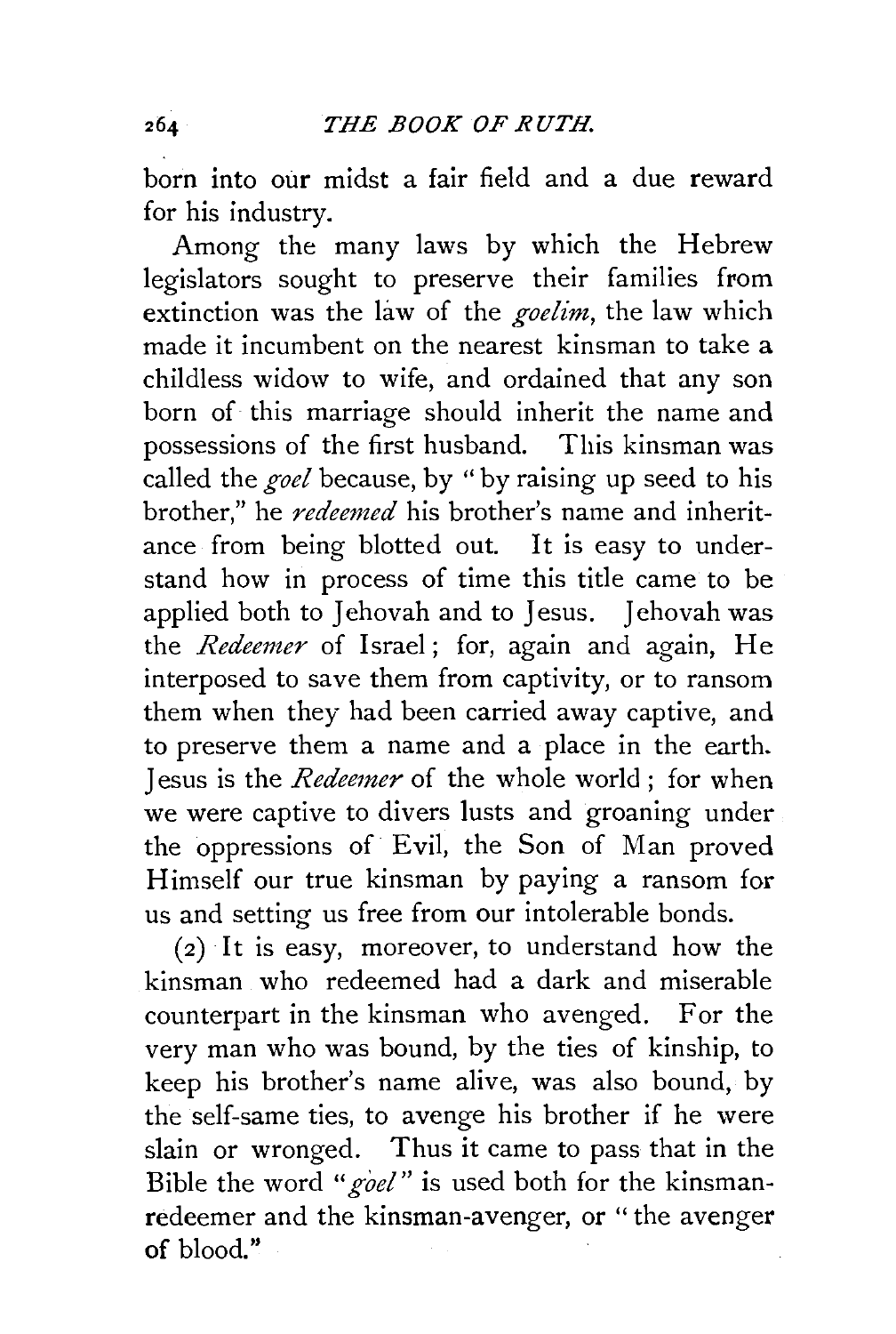These, then, are the two special meanings. of the word *goel:* it means "one who redeems;" it also means "one who avenges." But it is only in the first and happier of these two senses, that it is used in the Book of Ruth. Boaz was among the *goelim* of Naomi and Ruth. He was not *the goel;* for there was a nearer kinsman than he; but he was *a goel*, and if this nearer kinsman should refuse to do his duty, then Boaz might step in and do it for him.

Mark, then, how the case stands. On the one side we have the two noble women, Naomi and Ruth, both widows and both childless: on the other side we have the two men. Boaz and the unnamed kinsman, the latter of whom is bound, according to the Hebrew law, to take Naomi, or, if she should refuse, to take Ruth to wife, in order that the family of Elimelech may not perish out of the land. Of the women, Naomi has the first claim. How is she to shew that she waives her legal claim in favour of Ruth ? Of the men, the unnamed kinsman has the first right to redeem. How is Naomi to indicate that she would prefer Boaz to this nearer kinsman ? She achieves both points at a stroke by sending *Ruth* to make the claim instead of making it herself, and by sending her to make it of *Boaz* instead of the nearer kinsman. By sending Ruth, instead of going herself, she shewed that she waived her own prior claim ; and by sending her to Boaz she shewed that she wished Boaz, rather than the next of kin, to play the part of *goel.* 

This is, I believe, the true secret motive and reason of Ruth's hazardous adventure in the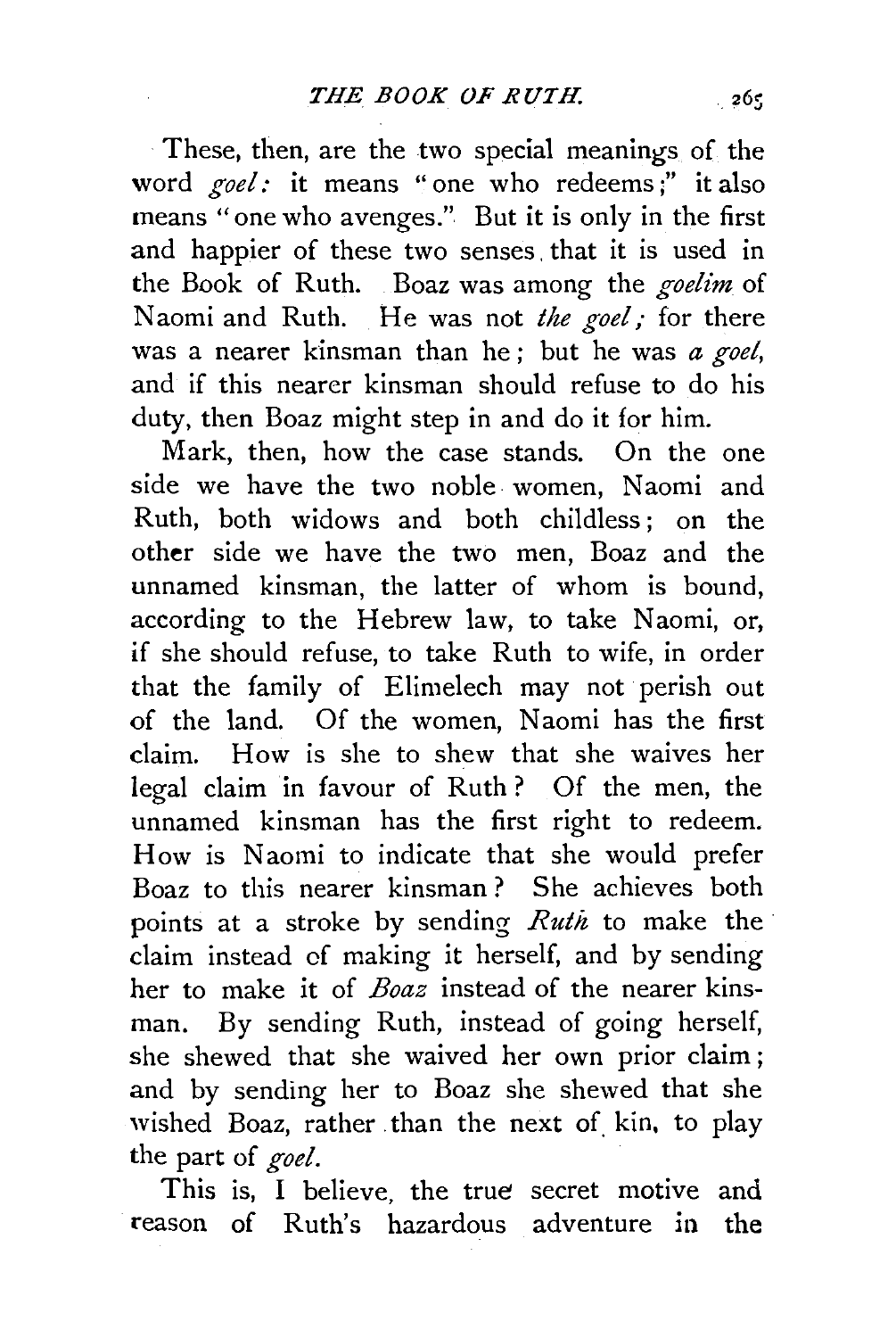threshing-floor of Boaz. Happily, the adventure, hazardous as it was, ran to a happy close. Ruth puts off her widow's weeds, arrays herself in holiday attire, to shew that the days of her mourning are past. She creeps, unseen, to the feet of Boaz, makes her claim in the usual form, thus constraining him to see her righted or himself to be put to shame. And Boaz is charmed to have the duty of the *goel* thrust upon him. He says to her, "Blessed be thou of the Lord, my daughter, *for thy latter kindness is better than* thy former, inasmuch as thou didst not go after *the young men, whether poor or rich."* By which he meant, I suppose, that Ruth had shewn even a nobler fidelity and love in claiming his services as *goel* than in leaving her native land to follow and comfort Naomi. Had she been set on her own pleasure or advancement, with her strange foreign beauty she might easily, it would seem, have won to herself any of the young unmarried men of Bethlehem, and have gained a suitable and wealthy mate. But on Naomi's bidding she had carefully observed the law of Israel, the law which bade her, as a childless widow, claim alliance with her husband's kinsman. And in thus sacrificing the natural preference of a young and attractive woman, she had shewn even a finer kindness to Naomi and her family, and a nobler devotion to the law and God of the Hebrews, than in leaving Moab for Bethlehem.

But Boaz does not simply laud her fidelity and piety. He promises, he swears, that, should the nearer kinsman refuse the duty and honour, he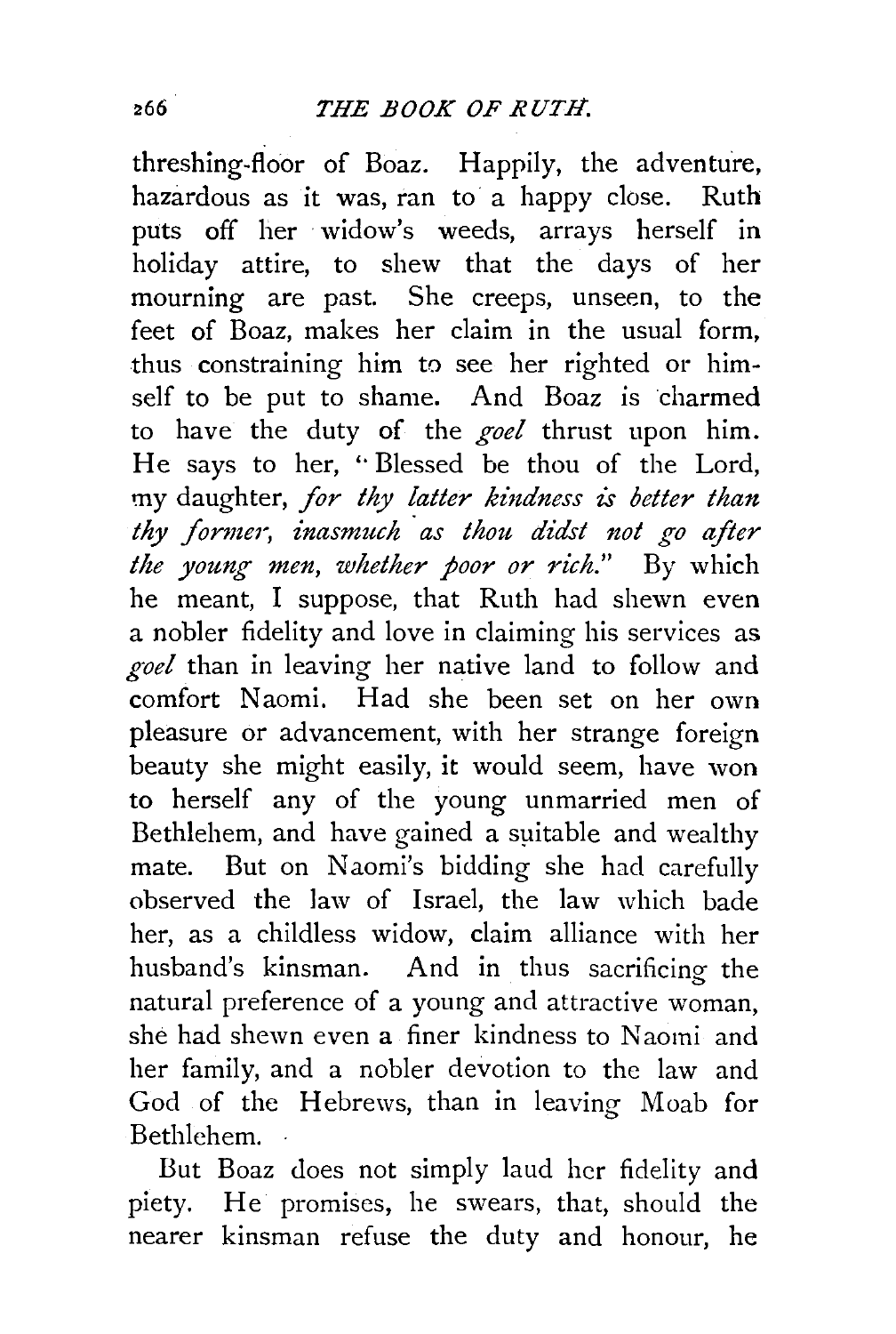himself will redeem her dead husband's name and. inheritance. Probably Boaz found it hard to utter the words, "There is a nearer goel than I;" for, obviously, by this time, as his allusion to "the young men" indicates, he was deeply attached to his fair young kinswoman. And it illustrates the nobility of his character, his honour and integrity, that he should propose to give this " nearer kinsman " his legal due, although to give it might cost him no small sacrifice. We may be sure, I think, that there was a good deal of quiet heroism in the: words of Boaz : "Truly I am a *goel;* but there is; a nearer *goel* than I. Tarry here to-night, and it shall be in the morning that if he will redeem thee, well ; let him redeem : but if he will not redeem thee, then, as the Lord liveth, I will redeem thee."

In the morning, at break of day, before therewas light enough for "a man to recognize his friend,"' they "rose up," that Ruth might be home before any one was stirring, lest any breath of suspicion should blow on the woman whom all the city pronounced to be as good as she was brave. Still farther to divert suspicion, Boaz bids Ruth take off her shawl and hold it out while he pours barley into it. When it is full, he lifts the load on to her head, and Ruth goes homeward, bearing her burden with a joyful heart. And now, should any early neighbour meet her, he will but think that she has been to fetch away her gleanings from the field of Boaz; he will only see what he has often seen before, a woman stepping lightly along beneath a load of grain.